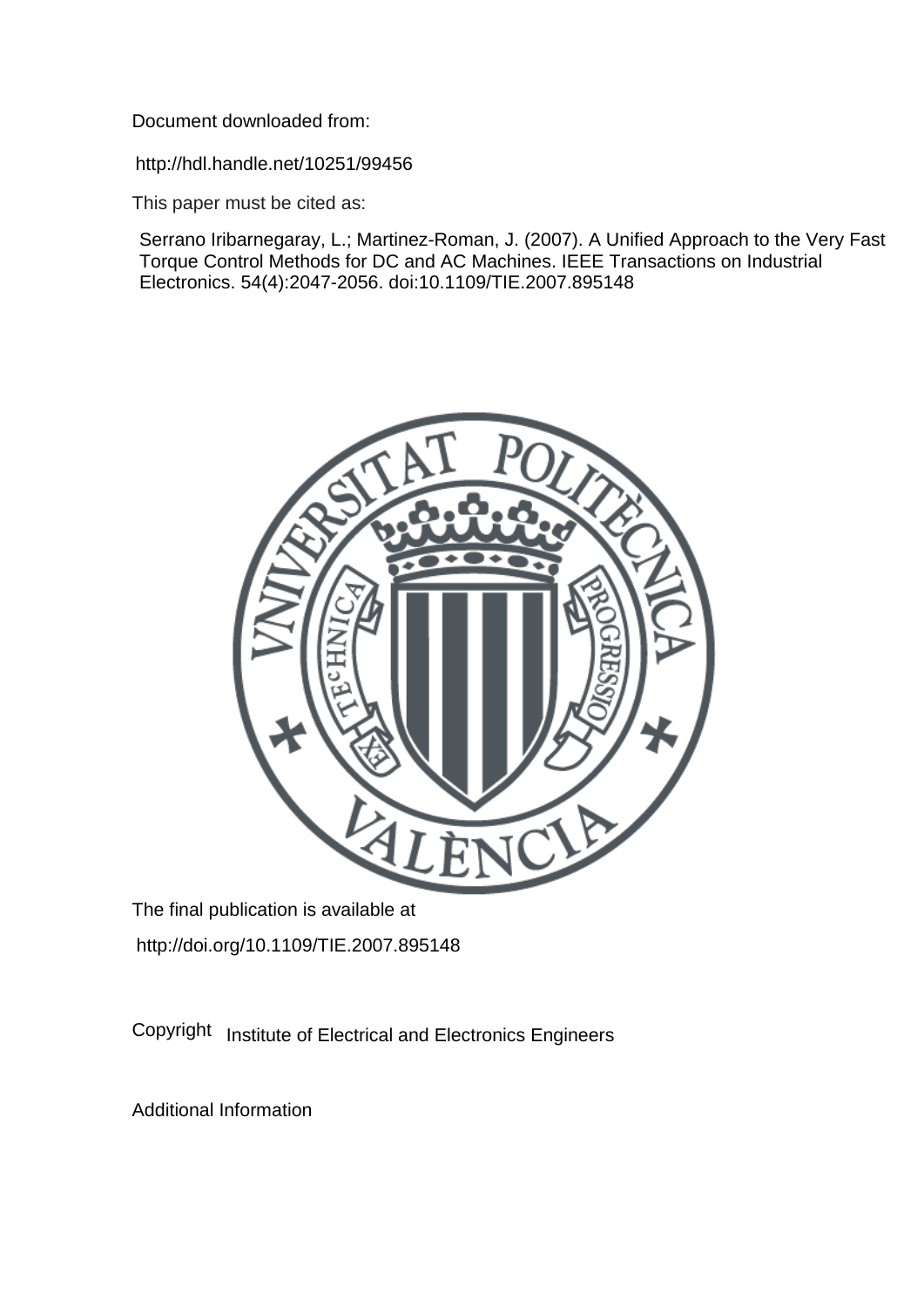# A unified approach to the very fast torque control methods for DC and AC machines.

Luis Serrano-Iribarnegaray, Javier Martínez-Román

*Abstract***— The general strategy to get a very fast torque control in a DC or AC machine is based on keeping the pulsational emfs of all of its phases as small as possible during transient states and achieving the torque changes by exclusively enhancing the rotational emfs. All the resources available have to be oriented in this direction. This very simple but profound physical idea, when applied to DC or AC machines, allows the different control methods for these machines developed to date and regarded as the best from a dynamic point of view to be deduced in a unified, systematic and straightforward way.** 

*Index Terms***— DC and AC Motor Drives, Direct Torque Control, Field-Oriented Control, Vector Control, Space phasors.** 

## I. INTRODUCTION

ARIABLE speed drives have been used in industry for many decades. The first motors used to this end were DC motors with separate excitation. Initially, speed control below the base speed was achieved using a wasteful resistance in the armature circuit. However, after H. Ward Leonard's proposal [1], it gradually became accepted that the best solution was obtained by keeping the excitation constant and varying the armature voltage. V

When, from the sixties onwards, variable speed drives with squirrel cage motors became more and more popular (favoured by the development of power electronics), the wellknown volts/hertz control was first applied. Thereafter, relying on the works of Hasse [2] and Blaschke [3], [4], the so called field-orientation control (FOC) became widespread, its physical analogy with the DC machine control was underlined and the method was claimed to provide the optimum dynamic response. However, a few years later, the direct self control (DSC) [5], [6] and the direct torque control (DTC) [7] methods were developed and it was stated that, besides their greater simplicity and robustness against motor parameter changes, they were also superior to FOC as to the dynamic behaviour (e.g., Section VI in [7]).

For doubly fed asynchronous machines (DFAM) various control strategies based mainly as well on FOC and DTC have been recommended  $(e, g. [8] - [10])$ 

For permanent magnet synchronous motors (PMSM) with exterior permanent magnets (PM), keeping the stator current sheet aligned with the rotor magnet (that is, orthogonalizing stator and rotor fields) has long been proposed as the optimal mode of operation [11] as it provides maximum torque per stator ampere. The maximum torque per ampere strategy has also been applied [12] to PMSM with interior PM, although in this case the stator current sheet and rotor magnet are, of course, no longer aligned. Other authors, on the contrary, prefer to keep the above-mentioned alignment even for motors with interior PM. On the other hand, the DTC has also been presented as an alternative control method with clear advantages and valid for both kinds of PMSM [13].

As for the synchronous motors with wound rotor, apart from the current-fed self-controlled machine mode of operation (quite similar in its behaviour to the DC machine), there have also been different control proposals in the technical literature [14] - [17].

The situation outlined is quite unsatisfactory. Indeed, it is very often stated that there is, in reality, only one DTC method with two slightly different versions (those cited in [6] and [7]), which is, at least, clearly questionable. Likewise, there is a general consensus that there are two main alternatives for high performance torque control of all AC machines, FOC and DTC, which are regarded as two clearly different and unrelated techniques (see, e. g., page 408 of [18], where, in contrast to FOC, DTC is considered an "advanced scalar control technique"). But again, this statement on only two main methods is rather misleading, for the general term "FOC" does not define a unique control strategy, as there are rotor (RFOC), stator (SFOC) and air gap flux oriented control methods with no clear rules or laws as to the suitable option in each case (for instance, which "field oriented" coordinates to choose to get the fastest dynamic response in the synchronous motor or in the DFAM? and why?). Moreover, especially in induction motors, several coordinates transformations other than the three classical "field oriented" transformations can also be selected to achieve decoupling and linearization of the machine equations, [19].

In view of these facts, this paper first tackles the following question: is it possible to establish a general approach which allows deducing and developing control methods for DC and AC machines in a unified and systematic way so as to always get a very fast dynamic torque response?

This question is discussed and answered affirmatively in Section II, stating what is called the general approach or general principle for a very fast dynamic torque control (GAFTOC) and which relies on a very simple but profound

L. Serrano-Iribarnegaray is with the Electrical Engineering Department - Universidad Politécnica de Valencia, Spain (phone: 34-96-387-75-97; fax: 34- 96-387-75-99; e-mail: lserrano@die.upv.es).

J. Martínez-Román is with the Electrical Engineering Department - Universidad Politécnica de Valencia, Spain (e-mail: jmroman@die.upv.es).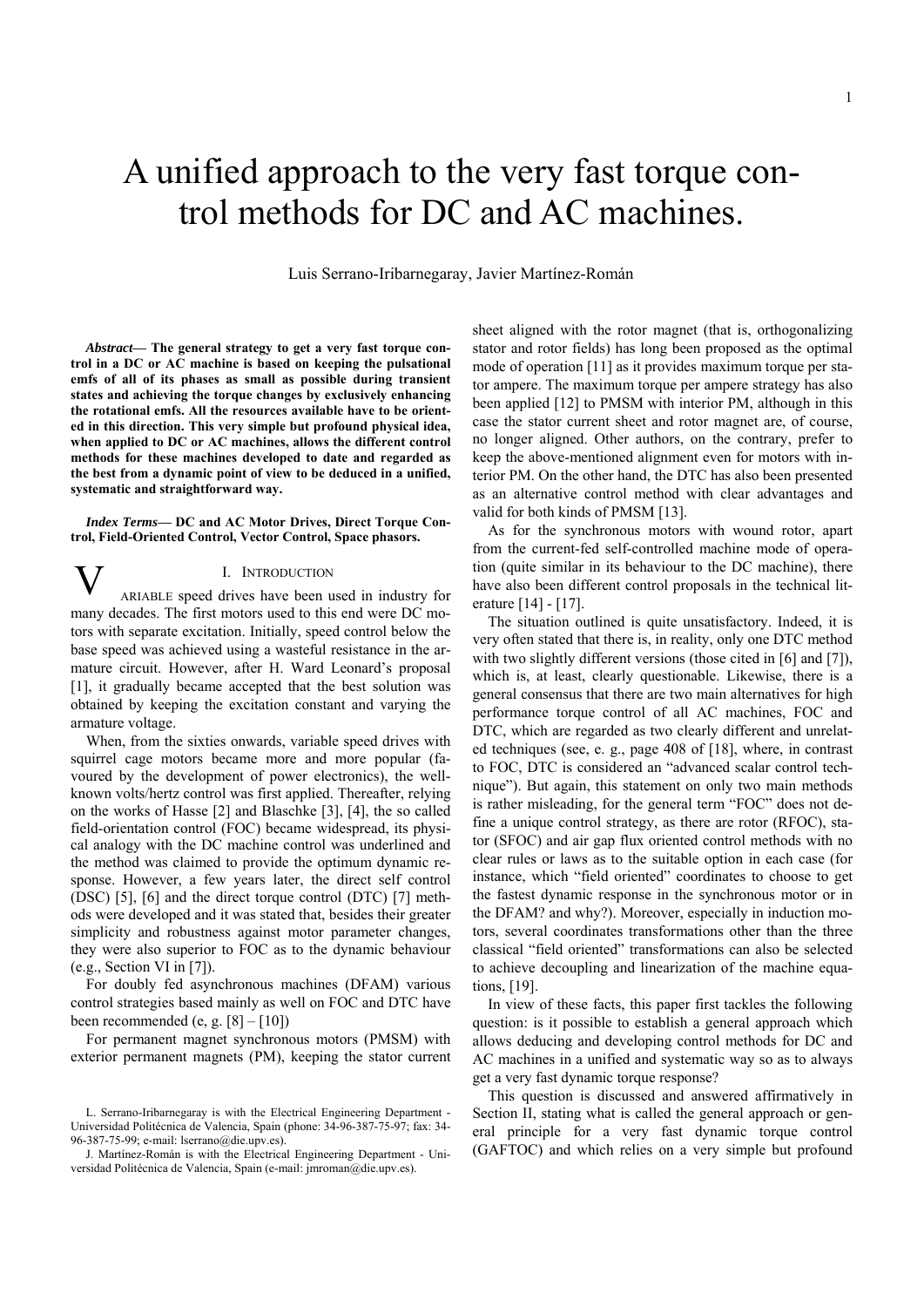physical idea: one must try to achieve that *the energy conversion process during transient states takes place under the exclusive presence of rotational emfs, just as happens in steady state.* 

This fundamental idea is applied in a systematic way to DC machines (Section III) and all industrial AC machines: squirrel cage motors (Section IV), doubly fed asynchronous machines (Section V) and synchronous machines with PM or with wound rotor (Section IV). This results in getting all of the control methods for these machines developed to date and regarded in the technical literature as being the best from a dynamic point of view.

In Section III, the traditional viewpoint to study the DC motor control is abandoned in favour of the new GAFTOC perspective. This motor is suitable to begin with, as the problem associated with it comes down to analyzing the emfs in just two single windings.

 Section IV is the longest one because it shows in detail and for the first time how to apply GAFTOC to an AC machine, and also because of the great industrial importance of the induction motor. In this section it also becomes clear that, from a conceptual viewpoint, the FOC and DTC methods are not so different as is usually stated, but that the truth is rather just the opposite: they can be regarded as the two logical options when trying to fulfil the GAFTOC requirements.

Applying GAFTOC to the DFAM in Section V leads to a unique solution which calls for a control strategy very recently presented in [9], [10], and discussed in detail with various proposals for improvements in [20].

Section VI applies GAFTOC to synchronous motors with wound rotor or with PM. As to the latter type, it is shown that there are also, as in the induction motor, two logical options for getting a very fast dynamic response, one of which being the well known method of orthogonalizing stator and rotor fields. In synchronous motors with wound rotors fed through a cycloconverter, the GAFTOC points to a new control structure with certain differences with respect to one of the best published in the technical literature, which is also discussed in the paper.

Finally, Section VII provides a new insight into the comparison between FOC, DTC and DSC, emphasising the novel similarities and differences that arise when they are examined from the GAFTOC viewpoint.

### II. GENERAL APPROACH FOR A VERY FAST TORQUE CONTROL (GAFTOC)

The phases of a rotating electrical machine are built, in the general case, by the interconnection of coils, and can be either short-circuited or connected to an electric source.

With the only purpose of introducing in a very brief and intuitive way the fundamental idea underlying fast torque control, let us consider the simplest case of a single short-circuited coil. If the coil is placed within a rotating magnetic field of constant amplitude and arbitrary speed, a so called rotational emf is induced in the coil which drives a current trough it and creates a torque. However, if the field's spatial orientation remains constant and only its amplitude changes over time in an arbitrary manner, and if the field and coil axes are aligned, a purely pulsational emf is induced in the coil, which also drives a current, but, no matter how big the current may be, there is no torque now. Therefore, it is clear that in order to produce motion this pulsational emf is useless and, moreover, one must regard it as a waste of resources and time (the time required for producing the current associated with the pulsational emf). In a nutshell, the motional emf is concerned with electromechanical energy conversion, while the pulsational emf provides a means of electrical energy transfer between magnetically coupled circuits.

As indicated in the coil example, the speed (rotational emf) or the oscillation frequency (pulsational emf) of the field may be constant or vary in an arbitrary manner and the above conclusions remain valid in both cases. Notice that, although virtually ignoring this principle, electrical engineers, in fact, have resorted to it for efficient utilization of the machine, but only in steady state. Indeed, it is easy to check that in steady state of DC and symmetrical AC machines, the electromechanical energy conversion process takes place under the *exclusive* presence of *only* rotational emfs, and these emfs are the only ones enhanced. There is no machine winding at all in which a pulsational emf appears in steady state: the emfs induced in the windings are either rotational (as in the polyphase windings<sup>1</sup>) or null (as in the field winding of DC and synchronous machines).

There are no reasons to restrict this mode of operation to steady states in converter-fed electrical machines. In other words, *regarding the nature of the emf*s *induced in the winding*s, *the energy conversion process during transient state must evolve as in steady state,* which will result in a fast dynamic response and a efficient utilization of the machine (and of the power conditioning unit).

Therefore, the strategy to get very fast machine torque control is based on *keeping the pulsational emfs of all of its phases as small as possible during transients and achieving torque changes by exclusively enhancing the rotational emfs.* All the resources available have to be oriented in this direction. This statement constitutes the general approach or general strategy for a very fast dynamic torque control (GAFTOC) in DC or symmetrical AC machines<sup>2</sup>.

### III. VERY FAST TORQUE CONTROL OF DIRECT CURRENT MACHINES

Let us briefly review the classical control method below the base speed of a DC motor with separate excitation.

The armature is connected to the output of a controlled rec-

<sup>1</sup> Transient phenomena in converter fed AC machines and their control are worldwide analyzed by considering only the fundamental space waves (which can be characterized by space phasors). This hypothesis is also maintained in this paper. Thus, the pulsational e.m.f. of a stator or rotor polyphase winding here referred to is simply the one due to the magnitude variation ("pulsation") of its flux linkage space phasor,  $\Psi$ , whereas the rotational e.m.f. is the one produced by the rotation of  $\Psi$  in a reference frame fixed to the winding

 $2$  In this paper it is always assumed that AC machines have two or more symmetrical phases. In AC single phase machines it makes no sense at all to demand a transient evolution without pulsational emfs, as not even in steady state can they be eliminated.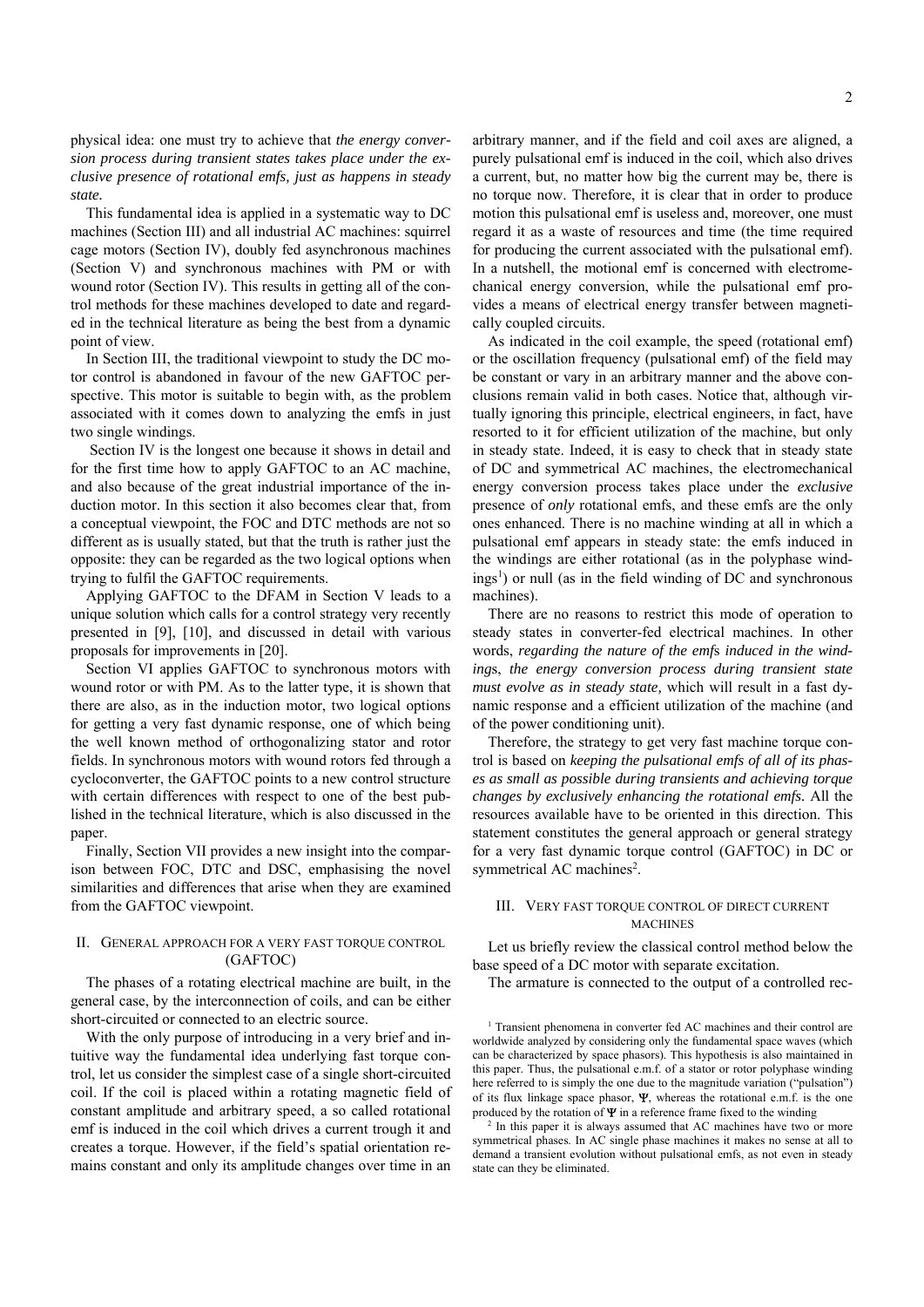tifier or chopper and the field excitation winding to a constant voltage source in order to get a constant field current, if (See Fig. 1 where, in order to underline the analogies with subsequent AC machines control structures,  $i_f$  is obtained by means of a current controller ). Moreover, the brushes are placed so that the armature and excitation m.m.f. waves are orthogonal to each other. In this way, the pole flux,  $\Phi_p$ , is equal to the flux between the brushes,  $\Phi_b$ , and remains practically constant, regardless of the armature current, ia. To increase the torque, the armature voltage is duly increased, whereupon  $i_a$  increases and so does the torque (T =  $K \cdot \Phi_b \cdot i_a$ ) as well. Notice that there is no pulsational emf in the field winding during this transient process.

It is important first of all to be aware that if a controlled converter without restrictions as to voltage and current were available, then the brushes may be placed, in principle, at any position. For instance, assume the brushes are shifted in the usual direction to improve commutation. In this case, increasing the current i<sub>a</sub> would mean reducing  $\Phi_p$  as well as  $\Phi_b$ , and, therefore, more  $i_a$  would be needed to provide the same torque. However, one could get the required torque, and as quickly as before, simply by applying more armature voltage, which would result in the current increasing faster and reaching a larger final value. (Of course, not only the converter, but also the commutator and the armature winding must be able to withstand this greater final value). These facts clearly show that if there are no restrictions as to the resources available, there is no point in questioning which method is the best, simply because practically any method (in the example under study: brushes at any position) could provide the same dynamic torque performance.



Fig.1. DC Machine control. In the subsequent schemes the speed control loop will be omitted to focus attention on torque and flux control. Field weakening operation is not considered in this paper.

From the above considerations it becomes clear that with a given converter (specified restrictions), shifting the brushes from their neutral position results in a method with a worse dynamic response. From the traditional viewpoint the reason is said to be that flux and current are no longer decoupled, which is true. However, from the new GAFTOC perspective it can also be stated that with the brushes shifted, changing the armature current results in a pulsational emf in the excitation winding, which, according to what has been explained, must produce degradation of the dynamic response and underutilisation of motor and rectifier.

Now, assuming a given converter and after having placed the brushes at their correct position the question arises whether it is possible to still improve the dynamic torque response or whether, on the contrary, the limit has already been attained. Answering this question requires investigating whether there are still dynamic pulsational emfs remaining in the system and whether they can be eliminated or, at least, reduced. And it is easy to see that during the transients the quadrature axis pulsating field due to the armature current variations self-induces a pulsational emf in the armature winding. The only margin left to try to improve the dynamic response, if at all possible, must lie in this emf. Using a second controlled rectifier in the excitation winding in order to counteract (by means of suitable  $i<sub>f</sub>$  variations) the instantaneous armature field variations is a proposal doomed to failure, simply because the direct axis magnetic field of the excitation (Fig. 1) can never eliminate a quadrature axis magnetic field. Of course, a second proposal of eliminating the  $i_a$  variations during torque variations makes no sense at all. However, it is known that although the armature winding rotates, it produces (thanks to the brushescommutator set) a magnetic field with a fixed spatial orientation and whose amplitude varies in step with ia. Based on this fact, there is a third (and this time successful) proposal: to counteract the armature field by a fixed winding fed with  $i_a$ and placed so as to produce an opposite quadrature axis field. This is the compensating winding which, as is well known, DC machines meant for very fast response are provided with. Of course, since the machine quadrature axis field has practically been eliminated, there is almost no pulsational emf induced in the compensating winding either.

To sum up, finding the best dynamic solution for DC machine control coincides with eliminating the pulsational emfs *in all of its windings* (armature, excitation and compensating windings) during transients.

### IV. VERY FAST TORQUE CONTROL OF SQUIRREL CAGE INDUCTION MOTORS

In symmetrical stator or rotor polyphase windings, and with the usual assumption that only the fundamental machine space waves are taken into account, determining the flux linkage of any phase by means of space phasors [21], [31] is quite simple: it is proportional to the projection on the phase axis of the corresponding flux linkage space phasor.

In induction machines, the stator or rotor flux linkage space phasor in the stator or rotor reference frame, respectively, is given in the general case by

$$
\overline{\Psi}_x = \Psi_x(t) e^{j\alpha_x(t)} \tag{1}
$$

Fig. 2 shows the derivative of the  $\Psi_x$  phasor in the x reference frame, which is equal to the corresponding emf space phasor ( $x =$  stator or rotor), that is:

$$
\overrightarrow{e_x} = -\frac{d}{dt}\overrightarrow{\Psi_x} = -\frac{d}{dt}\left[\Psi_x(t)e^{j\alpha(t)}\right] =
$$
\n
$$
= -\frac{d\left[\Psi_x(t)\right]}{dt}e^{j\alpha(t)} - j\frac{d\left[\alpha(t)\right]}{dt}\overrightarrow{\Psi_x} = \overrightarrow{e_{x, puls}} + \overrightarrow{e_{x, rot.}}
$$
\n(2)

The total emf induced in a phase is given by the projection of the **ex** phasor on the phase axis. This phasor, in turn, can be decomposed into the pulsational and the rotational emf space phasors. The former only exists when there are variations in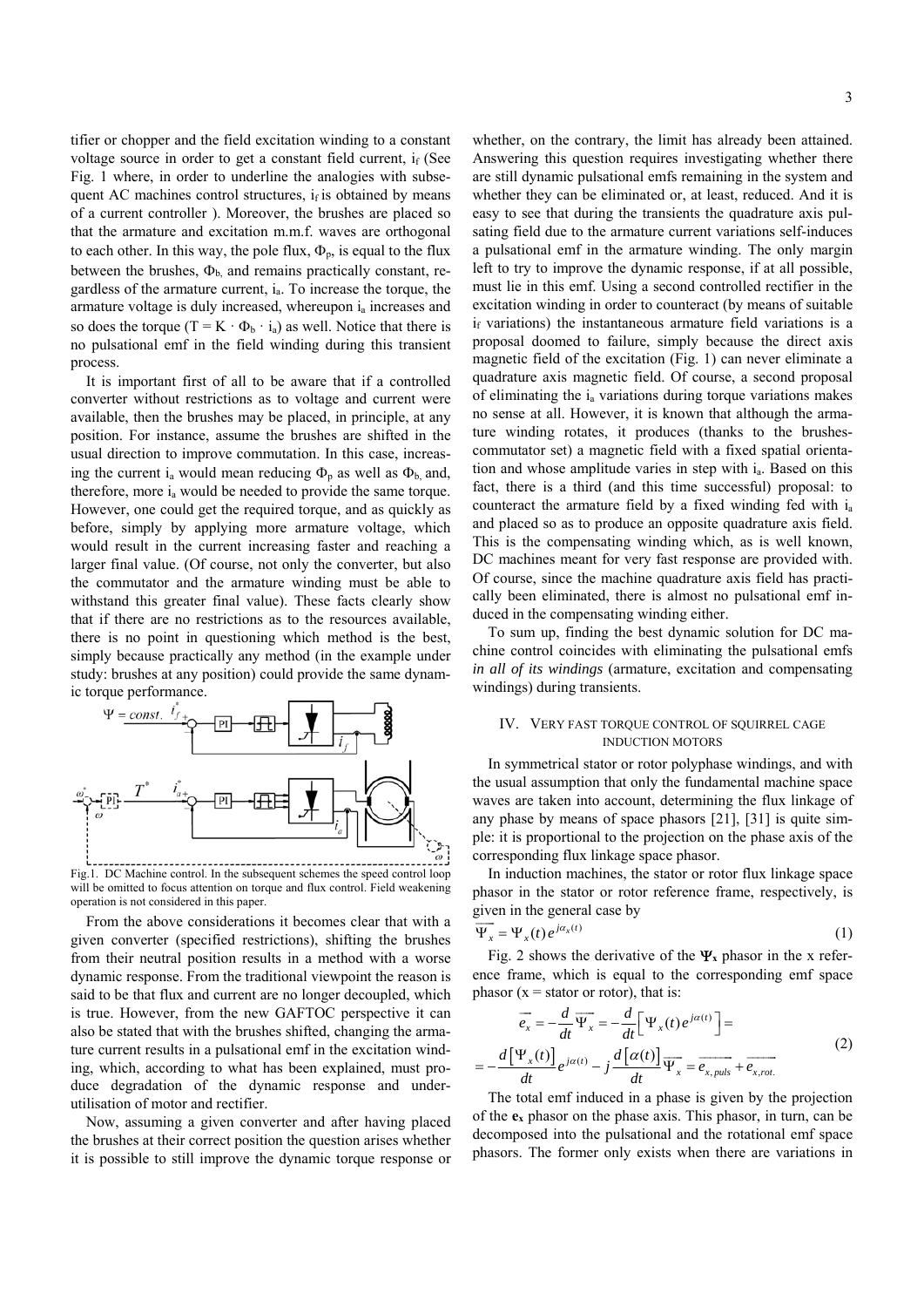the  $\Psi_x$  magnitude and is aligned with it, whereas the latter only exists when there are variations in the  $\Psi_x$  orientation, that is, if  $\Psi$ <sub>x</sub> rotates, and is orthogonal to it.



Fig.2. Flux linkage space phasor,  $\Psi_x$ , and space phasor of induced emf (total, rotational and pulsational)

Therefore, according to (2), keeping the pulsational emfs null in *all* of the stator or rotor phases during any transient is achieved simply by keeping the magnitude of  $\Psi_{str}$  or  $\Psi_{rot}$ , respectively, constant. In other words, to get a fast dynamic torque response, only the rotational speed of  $\Psi$  has to be changed during the transient. The faster this speed changes, the greater the *rotational emfs* induced in the winding and, therefore, according to Section II, the quicker the torque changes.

Let us now consider an induction motor fed through an electronic converter. Since stator and rotor currents are interrelated, it is possible, by means of a suitable control, to force the converter to deliver a set of stator currents so that either  $\Psi_{str}$ or  $\Psi_{\text{rot}}$  keep its magnitude constant during any transient. But it is impossible to simultaneously and independently control the stator and rotor currents, since this would require feeding the stator and the squirrel cage rotor with two independent electric sources. Therefore, in this machine the ideal aim of eliminating the pulsational emfs in all of its windings can never be accomplished.

In view of these facts, one has to choose to keep either the  $\Psi_{\text{rot}}$  or the  $\Psi_{\text{str}}$  magnitude constant.

Let us analyze the first option. In the rotor winding of the asynchronous motor, since there are no external voltages ap-

plied, the following equation always holds  
\n
$$
\overrightarrow{e_{rot}} = R_{rot} \overrightarrow{i_{rot}}
$$
\n(3)

In other words, the emf and current space phasors of the rotor are always aligned. Moreover, according to Fig. 2 and (2), the fact that the rotor emf is purely rotational implies that the space phasors  $\Psi_{\text{rot}}$  and  $\mathbf{e}_{\text{rot}}$  are perpendicular to each other, which in turn means that, according to (3), the  $\mathbf{i}_{\text{rot}}$  and  $\mathbf{\Psi}_{\text{rot}}$ phasors are perpendicular too. On the other hand, since stator and rotor currents are interrelated, it is very easy to prove (see appendix) that keeping  $\mathbf{i}_{\text{rot}}$  and  $\Psi_{\text{rot}}$  orthogonal to each other is equivalent to stating that the affix of the **is** phasor moves along a straight line perpendicular to  $\Psi$ <sub>rot</sub> during any transient. In other words, fast torque changes (associated in this first control option to null pulsational emfs in the rotor windings) must be achieved changing only the q component of the space phasor  $\mathbf{i}_s$  in a reference frame tied to  $\Psi_{\text{rot}}$  which leads immediately to the block control scheme of Fig. 3 This constitutes the RFOC method expressed in the formulation by Blaschke [3], [4] also called direct RFOC. (Coordinates transformations, flux angle estimation etc. in this and in subsequent schemes are particular technological tasks very well known in the technical literature and whose analysis does not belong to a general paper).



Fig.3. Direct Rotor Field Oriented Control of an induction machine

It is now appropriate to remember that the two following equations always hold in the induction machine  $(C_1$  and  $C_2$  are two machine constants)

$$
T(t) = C_1 \Psi_{rot}(t) i_{s,q}(t) \tag{4}
$$

$$
\omega_{\Psi_{rot}}(t) = \frac{d \varphi_{\Psi_{rot}}(t)}{dt} = C_2 \frac{1}{\Psi_{rot}(t)} i_{s,q}(t)
$$
\n(5)

Equation (4) states that if the RFOC method is used, that is, if the machine is forced to work with a constant  $\Psi_{\text{rot}}$  magnitude, the instantaneous torque becomes proportional to  $i_{s,q}$ (which is the variable used to modify it, as just explained). But it follows from (5) that i<sub>s,q</sub> is proportional to the speed of  $\Psi_{\text{rot}}$ with respect to the rotor,  $\omega_{\text{Prot}}$  (provided again, that the  $\Psi_{\text{rot}}$ magnitude remains constant). Therefore, from an alternative perspective it can also be stated that in the RFOC the torque is proportional to the  $\Psi_{\text{rot}}$  speed (more precisely: to the instantaneous  $\Psi_{\text{rot}}$  slip) and that the quantity used to change the torque is just this speed (indirect RFOC). So, depending on the control variable considered, there are two equivalent ways to implement the strategy of keeping the  $\Psi_{\text{rot}}$  amplitude constant: direct and indirect RFOC.

Notice that the second formulation does not resort to the concept of "field orientation" (a viewpoint very well explained in [4]), but rather points to the flux linkage space phasor speed. This perspective also provides a good physical insight into the transient process in that it allows us to easily correlate the fast build-up of torque with the way in which the currents must vary: to quickly increase the torque, the stator currents must suddenly change their phase angle in order to force a jump of the flux phasor speed. An increase in the magnitude of the currents, even if high and fast, will have little effect on a quick torque build-up if the mentioned phase angle variation does not take place. (This fact was already demonstrated and emphasized in a very clarifying manner in [22]).

Of course, the RFOC eliminates the pulsational emfs only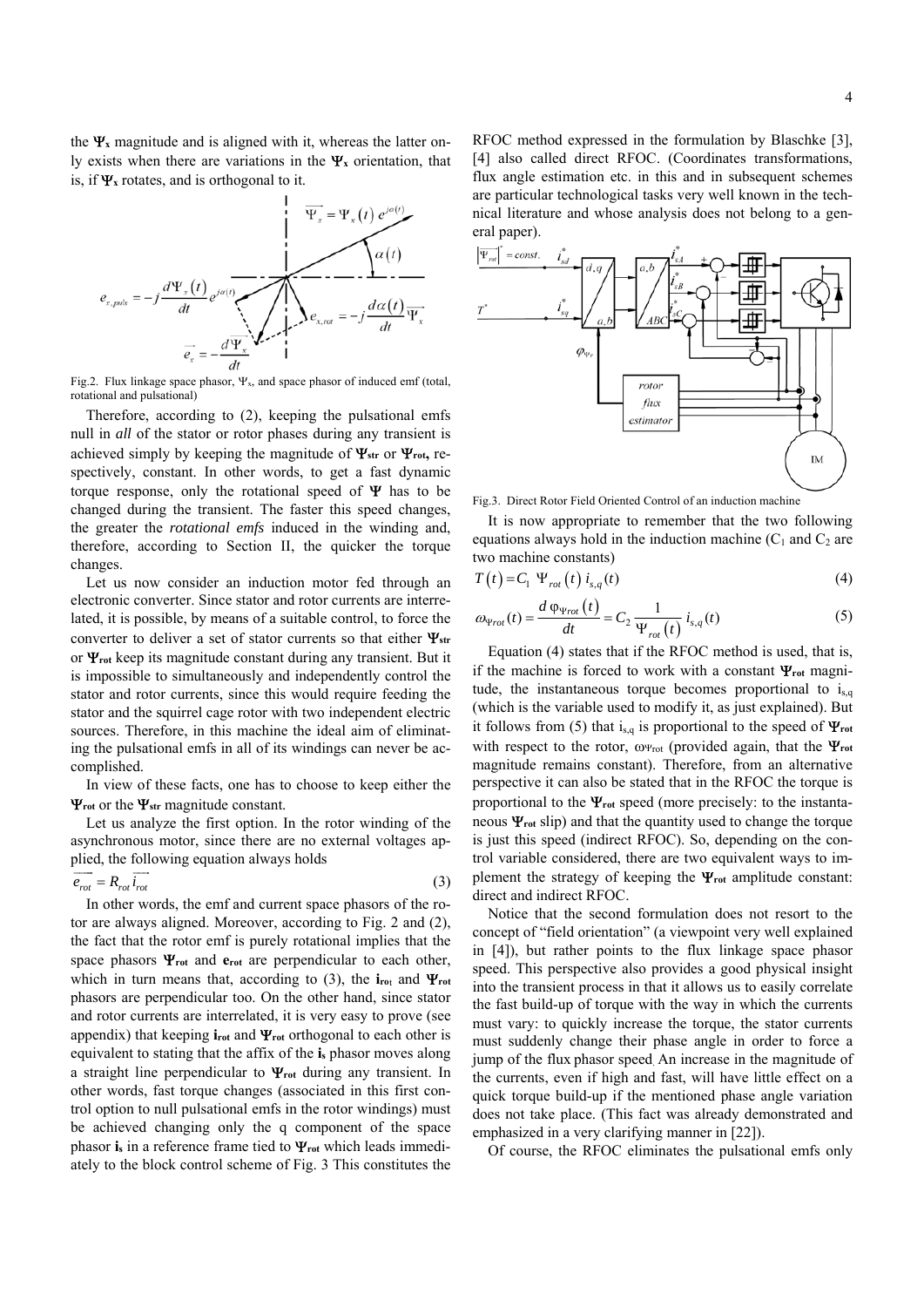in the rotor windings, whereas the ideal limit would be to eliminate them in all the machine windings. Therefore, it is only logical to ask how far away RFOC is from this limit. And the answer is that it is close to it.

To get this answer, one needs to analyze what happens to the  $\Psi_{str}$  magnitude. To this end, we will make use of the two following equations:

$$
\overrightarrow{\Psi_{str}} = \overrightarrow{\Psi_{com}} + L_{\sigma, str} \overrightarrow{i_s}
$$
\n
$$
\overrightarrow{\Psi_{rot}} = \overrightarrow{\Psi_{com}} + L_{\sigma, rot} \overrightarrow{i_r}
$$
\n(6)

In these two equations, the second  $\Psi$  component (leakage) is rather small in industrial motors, provided there are no big overcurrents. It can reach between 3 and 12  $\%$  of  $\Psi$ . Therefore, for a first and fast estimate, it can be written:

$$
\left|\overline{\Psi_{rot}}\right| = \left|\overline{\Psi_{com}} + L_{\sigma, rot} \overline{i_{rot}}\right| \approx \left|\overline{\Psi_{com}}\right| \approx \left|\overline{\Psi_{str}}\right| \tag{7}
$$

that is, keeping the  $\Psi_{\text{rot}}$  magnitude constant guarantees that **Y**<sub>str</sub> magnitude variations will be small, and thus the stator pulsational emfs will be small as well.

Instead of keeping the  $\Psi_{\text{rot}}$  magnitude constant, the other logical control option is to keep the  $\Psi_{str}$  magnitude constant and achieve torque changes through variations of its speed.

As just explained,  $\Psi_{str}$  and  $\Psi_{rot}$  are rather similar space phasors (they would be the same in a motor with no leakage). But it has already been seen that if the  $\Psi_{\text{rot}}$  magnitude is kept constant, the induction machine torque is exactly proportional to the  $\Psi_{\text{rot}}$  slip. Therefore, if the  $\Psi_{\text{str}}$  magnitude is kept constant, one can expect, for a first and fast estimate, that the torque will also be approximately proportional to the  $\Psi_{str}$ speed with regard to the rotor (the " $\Psi_{str}$  slip"). This fact (quite easy to predict as to its qualitative results making use of the previous reasoning), was demonstrated in an already classical paper [7] in which the exact relationship between both variables is given and where it is explicitly written that "the quick torque response can be attained by using as much  $\Psi_{str}$  – slip as possible". This idea, as explained in [7], constitutes the hard core of the DTC method, initially developed for induction machines.

The above explanations clearly show that from a *conceptual* point of view, RFOC and DTC in the induction machine are not so different as is usually stated. On the contrary, they can be better regarded as two logical options when trying to fulfil the GAFTOC requirements: RFOC maintains the  $\Psi_{\text{rot}}$  magnitude constant while DTC does the same with  $\Psi_{\text{est}}$ , but both methods achieve very fast torque changes through steps in their 'slip-speed'.

Following this line of thought, we must be aware that, from a rigorous conceptual perspective, the DTC in [7] should actually be categorized as one of the possible variants to put the strategy of keeping the  $\Psi_{str}$  magnitude constant into practice. Indeed, one can also perform the aforementioned strategy choosing as main control variable the stator current space phasor expressed in a reference frame tied to  $\Psi_{str}$  and controlling the torque by means of  $i_{sa}$  (In this reference frame, unlike in the  $\Psi_{\text{rot}}$  frame, i<sub>sd</sub> and i<sub>sq</sub> are coupled due to the influence of the machine transient reactance  $-$  [23], page 317 – and any change in  $i_{sq}$  in order to meet a torque demand variation, will result in a stator flux change if isd does not vary in a suitable manner). Therefore, a decoupling circuit is needed to adjust the i<sub>sd</sub> reference to changes in the i<sub>sq</sub> reference, so that the  $\Psi_{str}$ magnitude remains constant during transients below the base speed). This is the SFOC method (Fig. 4).



Fig.4. Stator Field Oriented Control of an induction machine

The initial resistances to accept the conceptual perspective on FOC and DTC established above are due to the fact that in the technical literature the essential nature and fundamental characteristic of the DTC method are almost always presented and understood from an *operating* perspective and they are primarily associated with the very simple and fast way the stator flux linkage phasor and the torque are controlled. The DTC method can also be very fast and easily deduced from Fig. 5 (a simple extension of Fig. 2 displayed to explain the FOC) again using the GAFTOC perspective as follows: since stator emf and stator voltage are almost equal quantities (negligible resistive voltage drop), the stator voltage phasor guides the stator flux phasor forcing it to approach a circular trajectory, so that *only rotational* emf emerges.

If  $\overrightarrow{u_{str}} \cong -\overrightarrow{e_{str}}$ , then according to (2):

$$
\overrightarrow{u_{str}} \cong \frac{d \overrightarrow{\Psi_{str}}}{dt} \implies \overrightarrow{\Delta \Psi_{str}} \cong \overrightarrow{u_{str}} \cdot \Delta t
$$

that is, during any converter control cycle the variation of the  $\Psi_{str}$  phasor takes place very close to the direction of the voltage space phasor selected during the interval (Fig. 5).



Fig.5. Stator flux phasor changes in a modulation step and stator pulsational and rotational emfs space phasors.

In other words, the amplitude of  $\Psi_{str}$  is controlled by using radial voltage components (that is, pulsational emf, which only affects the flux magnitude), whereas the torque is adjusted by applying tangential voltage components (that is, *rotational emf*, directly related to the torque generation – as explained in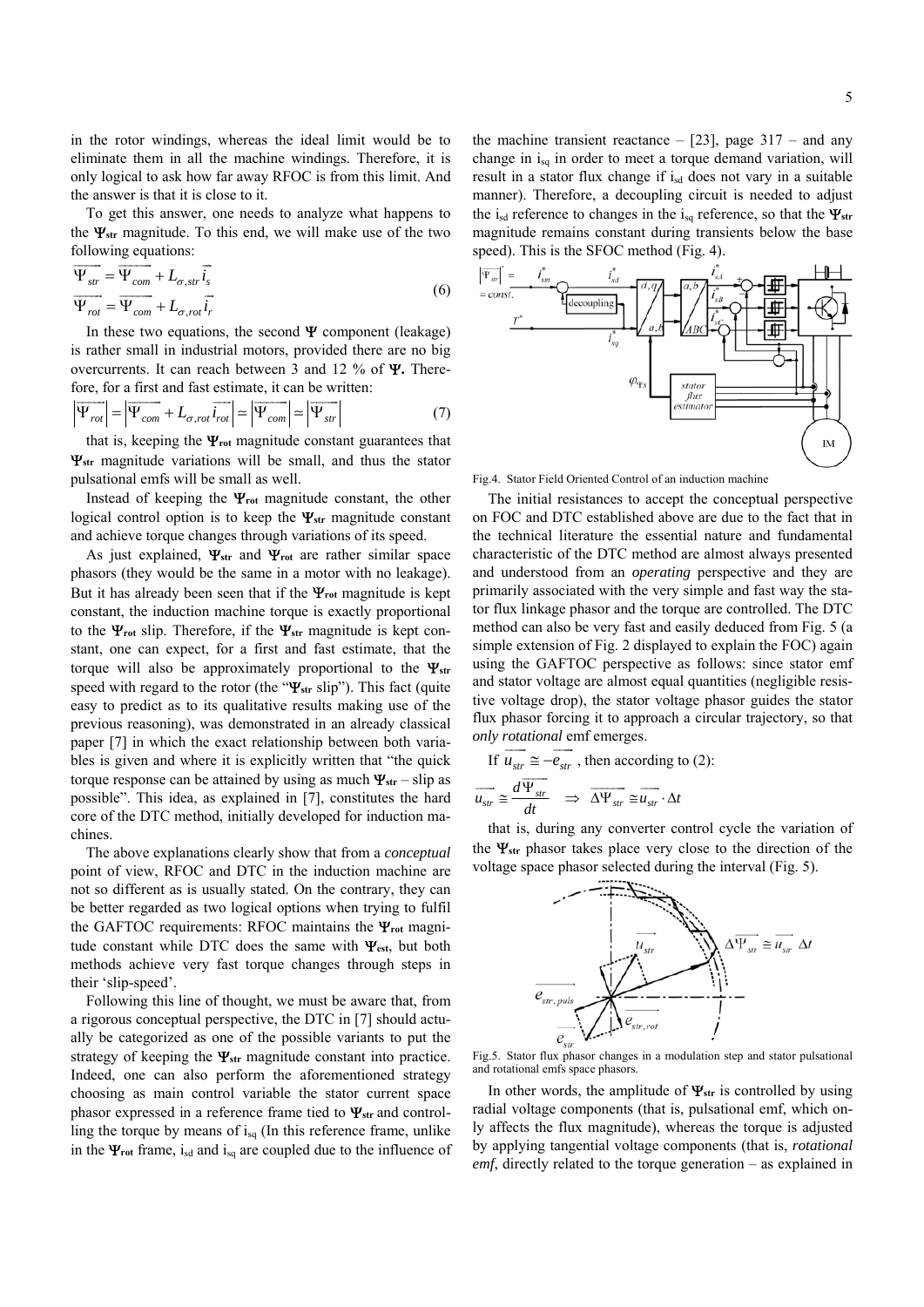Section II – and which only affects the speed of the flux phasor, producing a "tangential pull" on it). Thus, both the amplitude and speed of  $\Psi_{str}$  can be controlled by selecting proper stator voltage phasors. Flux and torque errors are limited by hysteresis controllers. The switching state of the inverter, depending on the controllers' outputs and on the actual flux phasor position, is determined by a look-up table, which at the end of every control cycle selects the best voltage phasor from the different discrete values which the inverter can actually deliver (Fig. 6). In this way, whereas in other previous methods the inverter was modelled as an ideal controllable voltage or current source (which it is not) the DTC method takes into account the discontinuous nature and limits of the power source in the design process.



Fig.6. Direct Torque Control of an induction machine.

Due to this fact it is often stated that DTC must be dynamically better than any other method, because it always applies the maximum or the optimum voltage phasor (among all those which are actually available from the converter) to the motor, and this way it should develop the maximum response speed in guiding the motor variables to their reference values. But, theoretically, a similar behaviour also occurs with the FOC method, provided current hysteresis controllers are used: when a phase current leaves the hysteresis band around the reference value, it is forced to return to it always applying the maximum voltage the inverter is capable of to the phase input terminal. Of course, three phase hysteresis controllers (as those in Fig. 3 and Fig. 4) have some well known drawbacks [24] and PI controllers in  $(d,q)$  coordinates (see, for example  $[25]$ ) are much more usual in commercial FOC schemes. However, the DTC in its primitive and quite attractive implementation also has its own disadvantages that have been addressed in different ways (see a survey in [19]), one of which is shown in Fig. 7. Notice again how clearly and easily the torque and stator flux control inputs in this figure are related to the two *voltage* components displayed in Fig. 5.

Contrary to the theoretical considerations in the preceding pages, there are practical aspects and technological criteria in which DTC and FOC do differ. These aspects, very important from an industrial viewpoint (parameter sensitivity, computation complexity, torque and current ripple in steady state, switching frequency, noise, losses, sensors required, etc) are mainly tied to the *different particular* ways in which the *same general* control philosophy can be implemented with today's technology. The comparison of DTC and FOC in relation to certain of these aspects has already been carried out, [26] and [27] and falls outside the scope of this paper.



Fig.7. Direct Torque Control with constant modulation frequency of an induction machine. (Compensation term  $\omega \Psi$  is optional)

#### V. VERY FAST TORQUE CONTROL OF DOUBLY CONVERTER-FED ASYNCHRONOUS MACHINES (DFAM)

 Contrary to the induction motor, in the DFAM it is actually possible to keep the pulsational emfs null in all of its windings. To this end, the stator and rotor converters have to be operated to maintain  $\Psi_{str}$  and  $\Psi_{rot}$  magnitudes constant, as follows *immediately* from the GAFTOC. Actually, this idea of keeping  $\Psi_{str}$  and  $\Psi_{rot}$  magnitudes constant has been proposed very recently in [9] and [10] where it is presented as a further improvement over the latest and best proposal in the chain of previous developments over time concerning the DFAM [8]. In particular, the authors of [9] point out dynamic deficiencies as well as other drawbacks of the indirect airgap field oriented control in [8] and present their approach as superior. Notice that this is in line with the GAFTOC as an airgap field oriented control not aimed to keep both  $\Psi_{str}$  and  $\Psi_{rot}$  magnitudes constant does not eliminate all pulsational emfs.

In the case of DC (Section III), induction (Section IV) and PM synchronous machines (see next Section VI) there are hundreds of industrial drives and technical contributions which experimentally attest the very good dynamic performance of all control structures that this paper now derives as particular applications of the GAFTOC. The situation is different with regard to the DFAM and therefore this machine seems well suited to present some comparative results that highlight the GAFTOC possibilities, taking as starting point the control structure in [9].

Actually [9]is a very valuable and interesting contribution as it introduces for the first time a constant  $\Psi_{str}$  and  $\Psi_{rot}$  magnitude strategy for the DFAM torque control, but it still has place for improvement in two main aspects. On the one hand, the use of a classical V/f scalar law in the rotor side implies a loose and indirect rotor flux control (partial DTC, pDTC) that may result in rotor flux linkage oscillations especially during hard transients, and therefore in pulsational emfs being induced in the rotor windings. On the other hand, the rotor fre-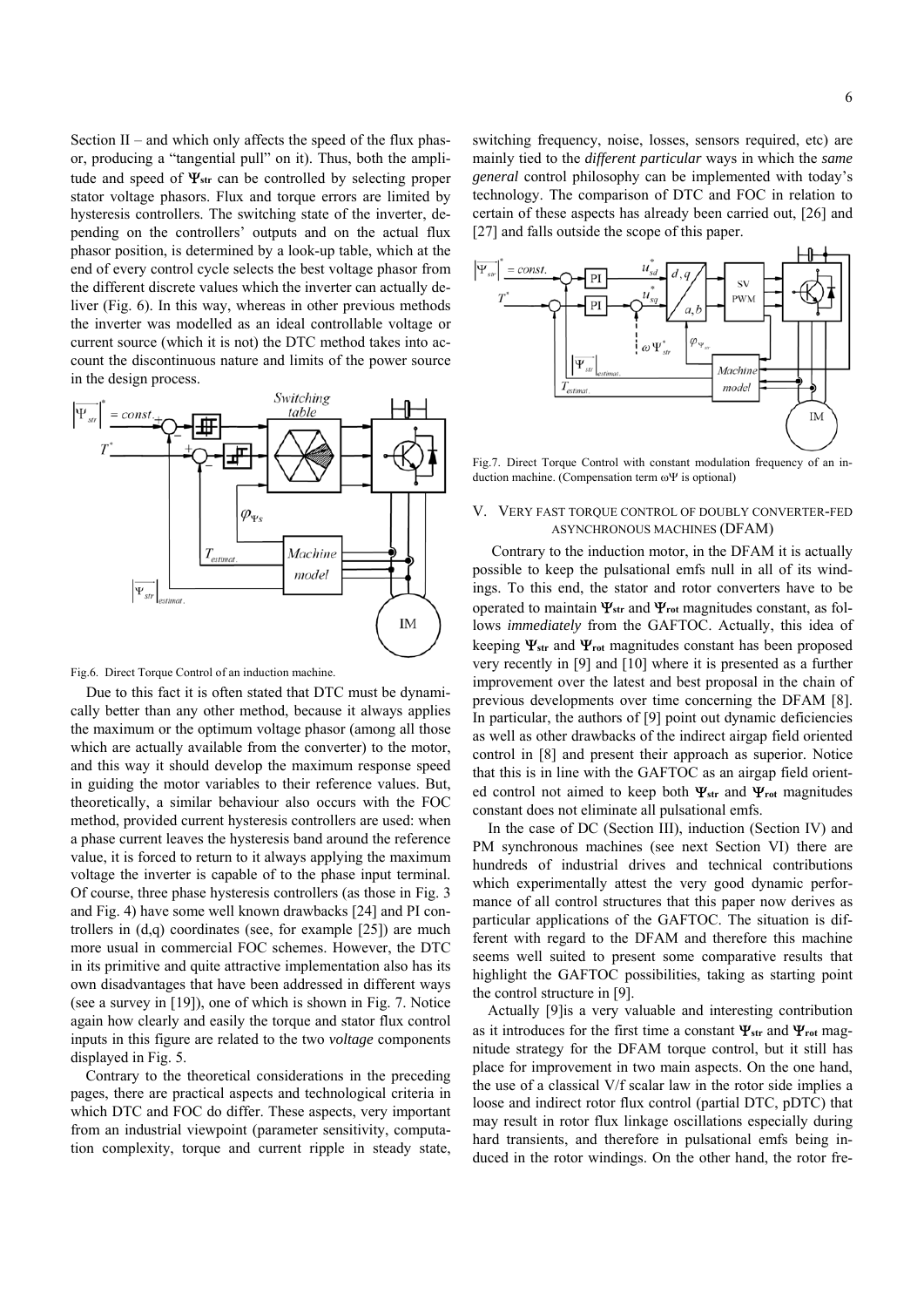quency profile chosen in pDTC unnecessarily forces the stator frequency to be close to its rated value throughout an extended speed range (about  $\pm \frac{1}{2}$  of rated speed around stall operation) disregarding the fact that torque control response is slowed down when the machine voltage gets close to the inverter ceiling voltage. In order to overcome both limitations the authors have proposed [20] the control structure in Fig. 8 (DTsrfC): the rotor V/F controller of pDTC is substituted by an additional DTC type controller in the rotor side to keep the  $\Psi_{\text{rot}}$  magnitude *strictly* constant (which constitutes the hard core of the GAFTOC) and this new DTC type controller also forces a field rotational speed (in the rotor fixed reference frame) set by a new rotor frequency profile that avoids operation of either stator or rotor converters close to their limits as much as possible.



Fig.8. Direct Torque and Stator and Rotor Flux control of a DFAM. For more details, see [20]

Simulation results for a 11kW machine in Fig. 9 show the improvement DTsrfC can provide over pDTC in torque response at twice rated speed. Fig. 10 explains the reasons for this improvement: while the DTsrfC keeps the rotor flux linkage magnitude strictly constant (but for the ripple) as required by the GAFTOC, the pDTC loose rotor flux control is prone to undesirable rotor flux magnitude (as well as d-axis currents) oscillations that degrade the torque response.



Fig.9. Response (DTsrfC and pDTC) to step changes in torque reference ( $0 \sim$ Trated) at twice rated speed. Simulation on a 11kW, 4 pole motor.  $R_s = 0.32\Omega$ ,  $L_{\sigma s}$ =4mH, R'<sub>r</sub>=0.27 $\Omega$ , L<sub> $\sigma$ r</sub>=5.3mH, L<sub>u</sub>=132mH.

Similar simulation results have been observed in several machines in a wide power range, always confirming the two main reasons for the machine control improvement explained above (Notice that simulation reduces the masking influence of side effects, allowing in this case a fairer comparison of the torque dynamic performance which is the point under discussion). For more details on the DTsrfC see [20].



Fig.10. Rotor flux linkage (above) and d-axis current (below) for DTsrfC and pDTC during step changes in torque reference as in Fig. 9

#### VI. VERY FAST TORQUE CONTROL OF SYNCHRONOUS MACHINES WITH PERMANENT MAGNETS OR WITH WOUND ROTOR

As has already been explained, the two conditions that must be met simultaneously for very fast torque control in an asynchronous machine (no pulsational emfs in its windings, just as in steady state) are:

$$
\overline{\Psi_{str}} = Const.
$$
 (8)

Let us refer in this section first to the synchronous motors with permanent magnet (PMSM).

In order to be able to apply to the *whole* machine the simple and powerful perspective of the circuit theory used for asynchronous machines, it is first necessary to replace the magnet by a suitable equivalent electric system (thus, avoiding being forced to resort to Maxwell´s general field equations to account for the magnet). This is a simple task in the ideal PMSM: the magnet can be substituted by a single winding in the rotor fed from an ideal constant current source, since both systems work in the same way.

With this image in mind, it is clear that in order to avoid pulsational emfs emerging in the machine windings, the two requirements to be fulfilled (in a clear analogy with (8) and as already happens in the machine steady state) are:

$$
\overline{\Psi_{str}} = Const. ; \qquad \Psi_{rot}(t) = \Psi_{rot} = Const.
$$
 (9)

And again, since there is only one converter available in the stator, it becomes clear that it is impossible to meet both conditions simultaneously. And analogously to the case of the induction motor, there are also now two logical options: to keep constant either the magnitude of the stator flux linkage space phasor,  $\Psi_{str}$ , or the value of the flux linkage corresponding to the single equivalent rotor winding.

The first option can be performed, among other possibilities, using the DTC procedure (see Fig. 11), as shown, for in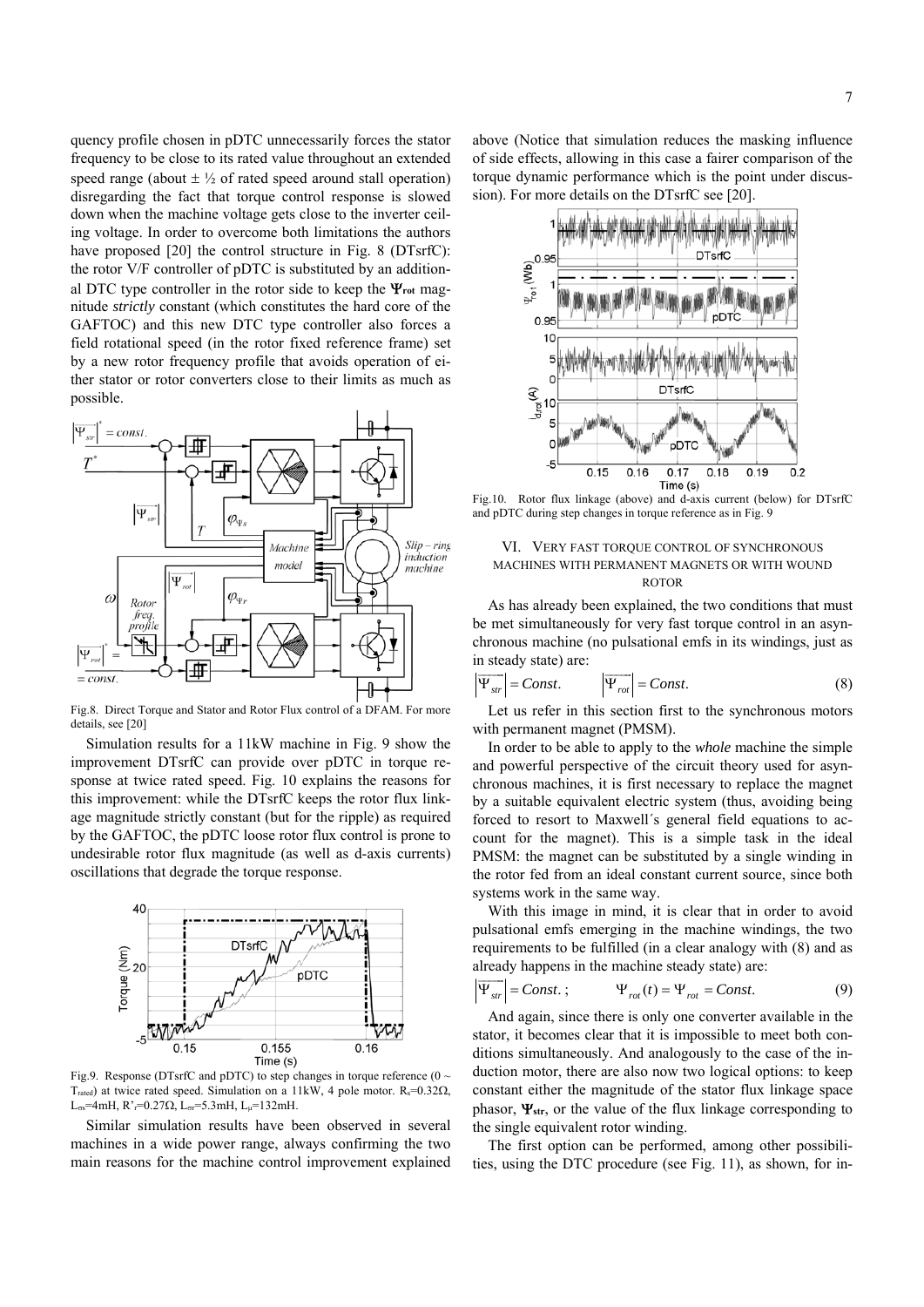stance, in [13], [28]. As to the second option, since the rotor constant current does not self-induce any emf in its own winding, the solution is easy: the air gap magnetic field produced by the stator currents always has to be perpendicular to the magnetic axis of the rotor equivalent winding In this way, the magnitude variations in the stator field during transients will induce no emf at all in the equivalent rotor winding. This is the most widespread control method for these motors and has long been known (Fig. 12).



Fig.11. DTC control of a PMSM

Let us now consider the wound rotor synchronous machines. They have three windings (armature, field and damper winding), but only the first two can be connected to electronic converters. Therefore the dynamic pulsational emfs can be kept null simultaneously only in two windings and thus, there are various combinations to be tried and compared. To date, no study on this issue is available in the literature.



Fig.12. Rotor Field Oriented Control of a PMSM

Nevertheless, for a synchronous motor intended to be fed through a cycloconverter, the damper winding is often useless or even negative ([29] page 177 and [16]) and is usually not installed. Therefore, in such cases, according to (9), a good strategy will be to keep  $\Psi_{\text{rot}}$  and the magnitude of  $\Psi_{\text{str}}$  constant by means of the stator and rotor converters. If these two constant values are suitably selected, and if the load torque does not differ too much from the rated torque, this strategy also guarantees that in steady state the  $cos \varphi$  becomes practically equal to 1. And it is precisely for large currents that it is of the utmost importance to achieve cos  $\varphi = 1$ , so that the converter need not be oversized.

A control variant used nowadays [16] is based on keeping the  $\Psi_{str}$  magnitude constant on the one hand, and aligning the stator current and voltage space phasors, on the other hand. In this way, the stator current is always, that is, even in transient state and for any partial load, a purely "active" current (and thus cos  $\varphi = 1$ , which is very useful in high power drives). However, since the current variations in the field winding needed to keep the  $\Psi_{str}$  magnitude constant in transients are not fast enough, due to the large field inductance, the method has some disadvantages as to high dynamic requirements. There are various ways of overcoming this drawback. Basically they rely on keeping the **is** and **us** space phasors aligned only in steady state, allowing the space phasor **is** to have a transient magnetizing component which is gradually reduced and eventually dies out as it is replaced by the action of the rotor current, the variations of which take much longer. A comparative study between this method and that derived from the GAFTOC will be given in a future paper.

#### VII. A NEW INSIGHT INTO THE SIMILARITIES AND DIFFERENCES BETWEEN FOC, DTC AND DSC

According to the GAFTOC, torque changes are to be obtained exclusively enhancing the *rotational* emfs, which in turn implies that in polyphase windings *the magnitude of the corresponding*  $\Psi$  *phasor must be kept constant.* Notice that, although practically ignored, in fact this unifying principle underlies all of the fast AC control structures developed in the technical literature and reproduced in this paper, and thus, it is no wonder that, when analyzed from this perspective, a general similarity and a clear correspondence between all of these control schemes emerge.

In this sense, there is a general consensus that FOC and DTC are two clearly different methods, a statement which the authors do not agree with. In fact, from a conceptual viewpoint, FOC and DTC actually do pursue the same goal: to keep the  $\Psi$  magnitude constant. What they do differ in is the way they use to achieve this goal. Regarding this issue, one could very briefly say that in the FOC the electrical variables primarily involved to access the  $\Psi$  phasor and linked with it (and with the torque) are the *currents*, whereas in the DTC they are the *voltages*.

Take, for instance, the induction motor, where only the magnitude of either  $\Psi_{str}$  or  $\Psi_{rot}$  can be kept constant. Both possibilities can be realized through the FOC (SFOC and RFOC respectively) or through the DTC. In the DTC, the first variant corresponds to its classical mode of operation. To achieve the second, since  $\Psi_{str}$  and  $\Psi_{rot}$  are linked by the following equation  $(C_1$  and  $C_2$  are two machine constants):

$$
\Psi_{str} = \sqrt{C_1 \Psi_{rot}^2 + C_2 (T / \Psi_{rot})^2}
$$
 (10)

it suffices to modify the  $\Psi_{str}$  reference value at the DTC input according to (10), in which  $\Psi_{\text{rot}}$  is kept constant.

Electrical machines (in reality, "magnetic" machines) are based on the action of magnetic fields, that is, they are "cur-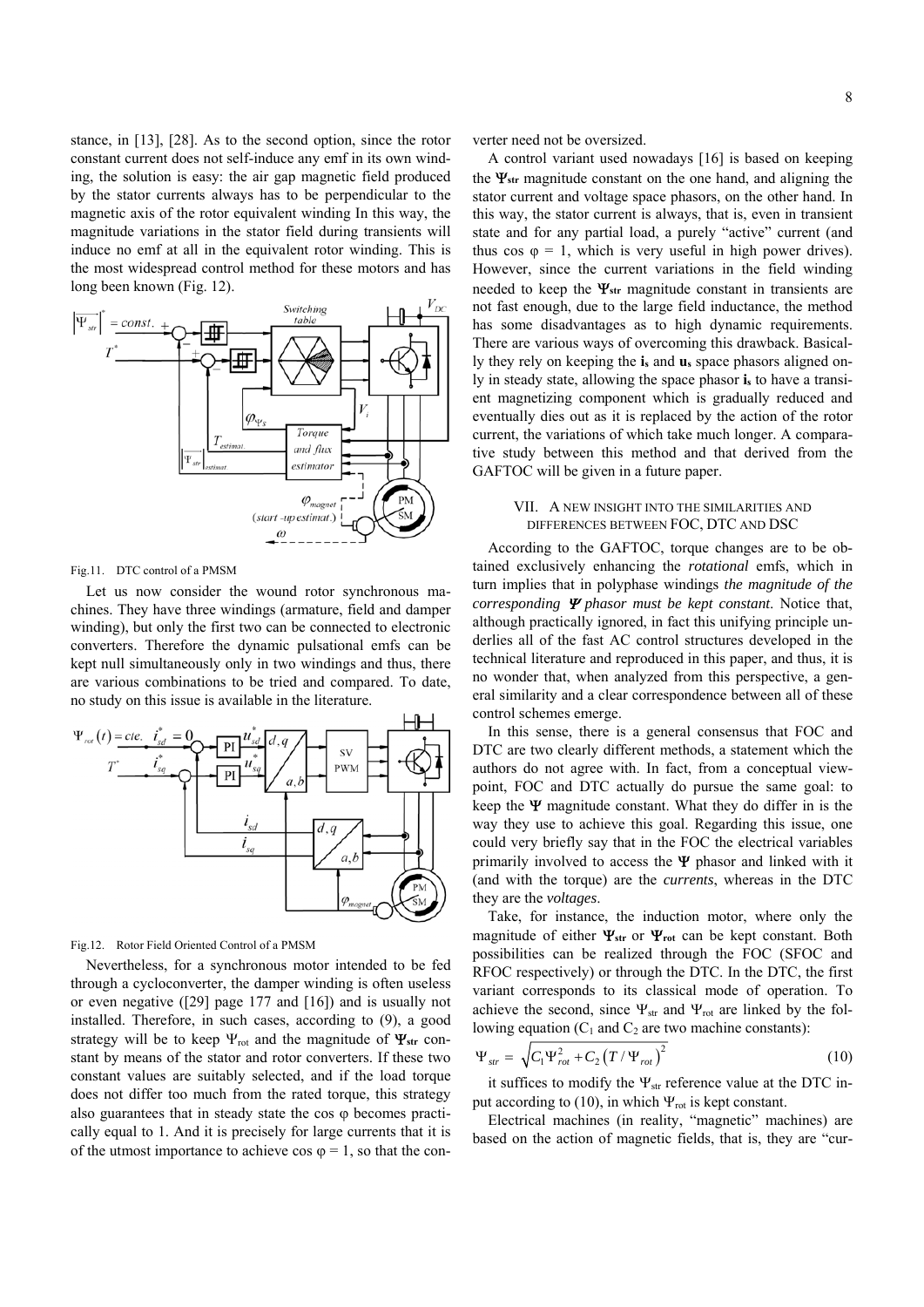rent operated" devices<sup>3</sup>. Thus, the machine equations and their controls are easier to formulate in terms of currents. For this, FOC appears preferable. However, the controlled machine is fed through a converter which (except for current source inverters) works by impressing the voltage on the machine terminals. Therefore, from this perspective, using the voltages instead of the currents as the main electrical variables is much better.

FOC and DTC were initially developed for induction machines. Notice that the GAFTOC does not exclude the possibility of other methods with good dynamic response (based, e. g., on field energy considerations or on the so-called modern non linear control techniques). These methods of course will not eliminate the pulsational emfs completely neither in the stator nor in the rotor. However it is possible that, at least theoretically, some of them may keep *the overall* action of all of the machine pulsational emfs small or even smaller than FOC or DTC do. This is in contrast to the DFAM, in which the method described in Section V can not be surpassed for the elimination of these emfs

As to the DSC, the authors fully agree with the statement in [30], page 149: "DSC is often misrepresented as a subclass of DTC". Indeed, the driving idea behind the DSC in [5] and [6] (briefly: the on–off states of the inverter semiconductors can be directly controlled by comparing the time integrals of the line voltages to reference values, without any need for a frequency reference, hence the name self controlled) is clearly different from the way of thinking leading to the DTC in [7]. These differences become evident in the different  $\Psi_{str}$  shape of both methods: hexagonal for the DSC and nearly circular for the DTC.

DSC does not meet the GAFTOC requirements. In the authors' opinion, the DSC is a very singular, extremely ingenious and highly valuable and effective control method. It is somewhat inferior to the DTC as regards dynamic response (presence of small pulsational emfs). However, for high power drives, where a reduced switching frequency together with small torque fluctuations are a must, DSC has undeniable advantages. Anyway, when switching frequency is not a concern, a circular  $\Psi$  shape is clearly preferable.

#### VIII. CONCLUSIONS

Electromechanical energy conversion is directly concerned with the motional emf, while the pulsational emf provides a means of electrical energy transfer between magnetically coupled circuits. In fact, it is known that, in steady state of DC and symmetrical AC machines, the energy conversion process takes place under the *exclusive* presence of *only* rotational emfs (optimal utilization of resources).

The foregoing mode of operation must simply be applied to transient states too. In other words, *achieving the torque variation by exclusively enhancing the rotational emfs also during transients* must result in a control strategy with very fast dynamic torque response. This is the driving idea that runs

<sup>3</sup> The "true" electrical machines are really those based primarily on the electric, not the magnetic field and have been known for a very long time [31].

throughout the whole paper.

It should be added that the authors do not claim to have proven the previous statement in a mathematical way and presented it as the exact consequence of a theorem. Rather more, they have turned from merely mathematical to mainly physical considerations, and in this way (physical understanding first; equations only thereafter) they have brought into focus and drawn the attention to *an extremely simple but undeniable fact with deep physical roots:* electromechanical energy conversion is primarily concerned with motional emfs and thus pulsational emfs should be considered a waste of resources and time. Therefore, keeping these pulsational emfs as small as possible during transients (as already done in steady states) must always be a very good control option ranking among the best ones (if not just the best one).

The above general approach (GAFTOC), has been thoroughly checked and verified in this paper in that it has been particularized and applied to the DC machine, the squirrel cage motor, the doubly fed asynchronous machines and the synchronous machines with PM or with wound rotor. This *has resulted in deducing in a unified, systematic and very easy way the control methods for these machines* developed to date and regarded as the best from a dynamic point of view, and has shown that there is a general similarity and a clear correspondence between all of these control methods and schemes.

#### **APPENDIX**

According to Fig. 2 and to (2) in the main text, the fact that the rotor emf is purely rotational in the induction machine implies that the space phasors  $\Psi_{\text{rot}}$  and  $e_{\text{rot}}$  are perpendicular to each other, which in turn means that, according to (3), the **irot** and  $\Psi_{\text{rot}}$  phasors are also orthogonal and therefore the locus of the air gap flux phasor

 $\overrightarrow{\Psi_{com}} = \overrightarrow{\Psi_{rot}} + L_{\sigma, rot} \overrightarrow{i_{rot}}$ 

must be a straight line perpendicular to  $\overrightarrow{\Psi}_{rot}$  (Fig. A.1).



Fig. A.1

On the other hand, since it also holds for the phasor  $\Psi_{\rm com}$  $\overrightarrow{\Psi_{com}} = k \left( \overrightarrow{i_{str}} + \overrightarrow{i_{rot}} \right)$ 

and since the locus of  $\Psi_{com}$  and of **i**<sub>rot</sub> are perpendicular to  $\Psi_{\text{rot}}$ , it follows that the locus of  $\mathbf{i}_{\text{str}}$  must also be perpendicular to  $\Psi_{\text{rot}}$  (Fig. A.2). In other words, keeping the  $\Psi_{\text{rot}}$  magnitude constant in the induction motor (that is, inducing only rotational emfs in its rotor) implies shifting the affix of the **istr** phasor during any transient along a straight line perpendicular to  $\Psi_{\text{rot}}$  as stated in Section IV.